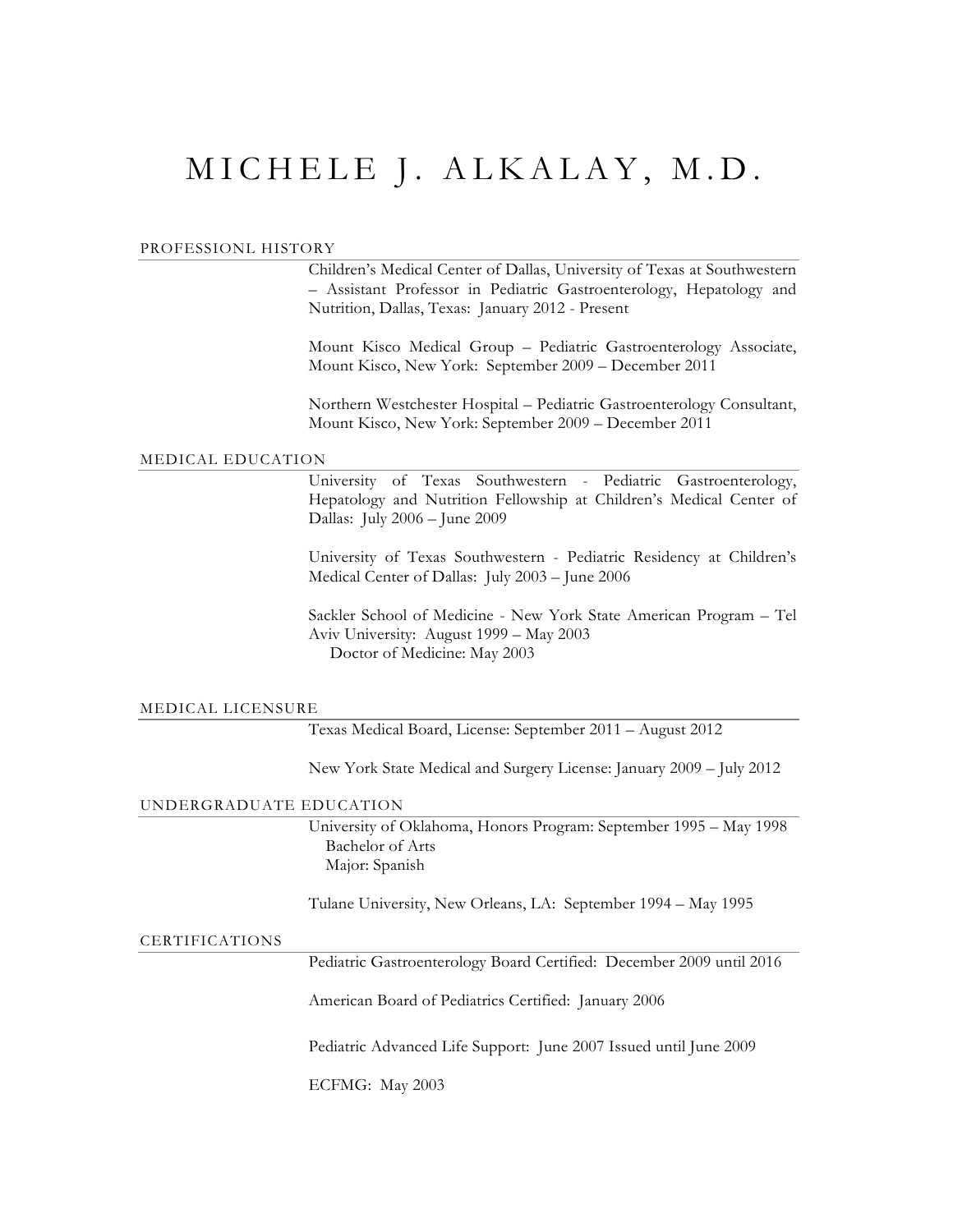Alkalay, Michele J., Park, Sahng-Wook, Koob, Lauren N., Weymouth, Nate, Rockey, Don C., Horton, Jay D., "Activation of hepatic fibrogenesis in SREBP-1a transgenic mice: a mouse model of fatty liver." Poster and Abtract, DDW – AASLD, June 2009.

Alkalay, Michele J. and Mittal, Naveen K., "Acute liver failure due to Pegylated L-Asparaginase: 4 case reports from a single center." Poster and Abstract, CDHNF - NASPGHAN meeting, November, 2008.

Alkalay, Michele J. and Russo, Michael A., "Ebstein-Barr Virus Meningitis in a Pediatric Liver Transplant Patient." Poster and Abstract, 20th Annual NASPGHAN Conference, October 2007.

Matsumoto RR, McCracken KA, Friedman MJ, Pouw B, De Costa BR, Bowen W., "Conformationally restricted analogs of BD1008 and an antisense oligodeoxynucleotide targeting sigma 1 receptors produce anticocaine effects in mice." European Journal of Pharmacology, April 2001, Volume: 419, Pages 163-174.

Matsumoto RR, Friedman MJ, Blyden J, Brown M, De Costa BR., "Novel Sigma Ligands Attenuate Cocaine-Induced Toxicity and Locomoter Stimulation." Society for Neuroscience Abstract, 1997.

### RESEARCH EXPERIENCE

Stellate Cell Activation, Steatohepatitis and Fibrosis in SREBP-1a Transgenic Mice. Mentor: Jay Horton, M.D., Goldstein and Brown Department of Molecular Genetics at University of Texas Southwestern, 2007-2009

Sigma Receptors and Cocaine Overdose. Mentor: Rae Matsumoto, Ph.D, Department of Pharmacology, University of Oklahoma, 1996 – 1999

 Undergraduate Research Opportunities Program – awarded a grant funded by the University of Oklahoma Honors Council, 1997

Prospective Study of Prenatal Factors Influencing Birth Weight - Anthropometric Measurements of Low Income Mothers and Children., Department of Anthropology, University of Oklahoma, 1995-1996

#### ACADEMIC SOCIETIES

Education Committee of Pediatric Gastroenterology, Hepatology and Nutrition Fellowship at University of Texas Southwestern: 2008-2009

Walker Chapter Review for Pediatric Gastroenterology Fellows at Children's Medical Center of Dallas – Leader: 2008-2009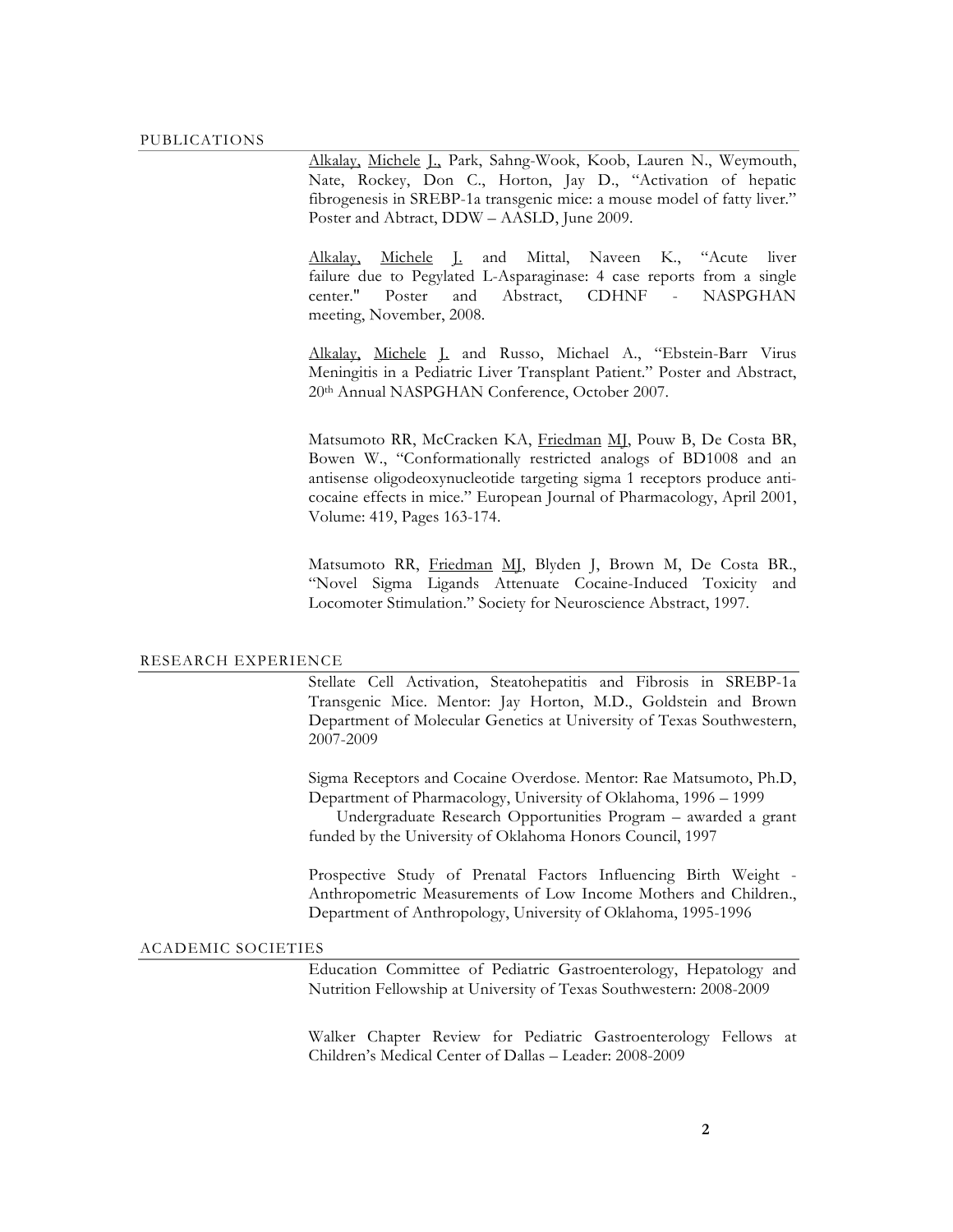#### COMMITTEES

North American Society of Pediatric Gastroenterology, Hepatology and Nutrition: 2006 – Present

Crohn's and Colitis Foundation of America (CCFA): 2009 – Present

Texas Chapter of American Academy of Pediatrics: 2003 – 2007

#### HOSPITAL AFFILIATIONS

Children's Medical Center of Dallas: January 2012 – Present, July 2003 – June 2009

Parkland Memorial Hospital: January 2012 – Present, July 2003 – June 2009

UT Southwestern University Hospital – St. Paul: January 2012 – Present, July 2003 – June 2009

Northern Westchester Hospital: September 2009 – December 2011

#### EXAMINATIONS

Pediatric Gastroenterology Certifying Examination – Pass: 2009

General Pediatrics Certifying Examination – Pass: 2006 USMLE Step 3 – Pass: 2005 USMLE Step 2 – Pass: 2003 Clinical Skills Assessment – Pass: 2003 USMLE Step 1 – Pass: 2002 TOEFL – Pass: 2003

# HONORS AND AWARDS

Leading Physician of the World & Top Health Care Professional, The Internal Association of HealthCare Professionals: 2011 - 2012 *The World Wide Leaders in Health Care*, edition: 2011 - 2012 Cambridge Who's Who Doctors of America: 2011 Named Top Leading Physicians in Brewster, New York: 2011 AMGA Patient Surveys – Greater than 90% Patient Satisfaction: 2010 Magna Cum Laude: 1998 Phi Beta Kappa: 1998 Dallas Piano Jazz Competition – 2nd Place: 1998 Modern Language Honor Society and Olive Hawes Scholarship: 1998 Goldia D. Cooksey Award for Creative Writing: 1998 Leadership Scholar of College of Arts and Sciences: 1996 North Texas Dance Competition – Ballet Company, 1st Place: 1995

# LANGUAGES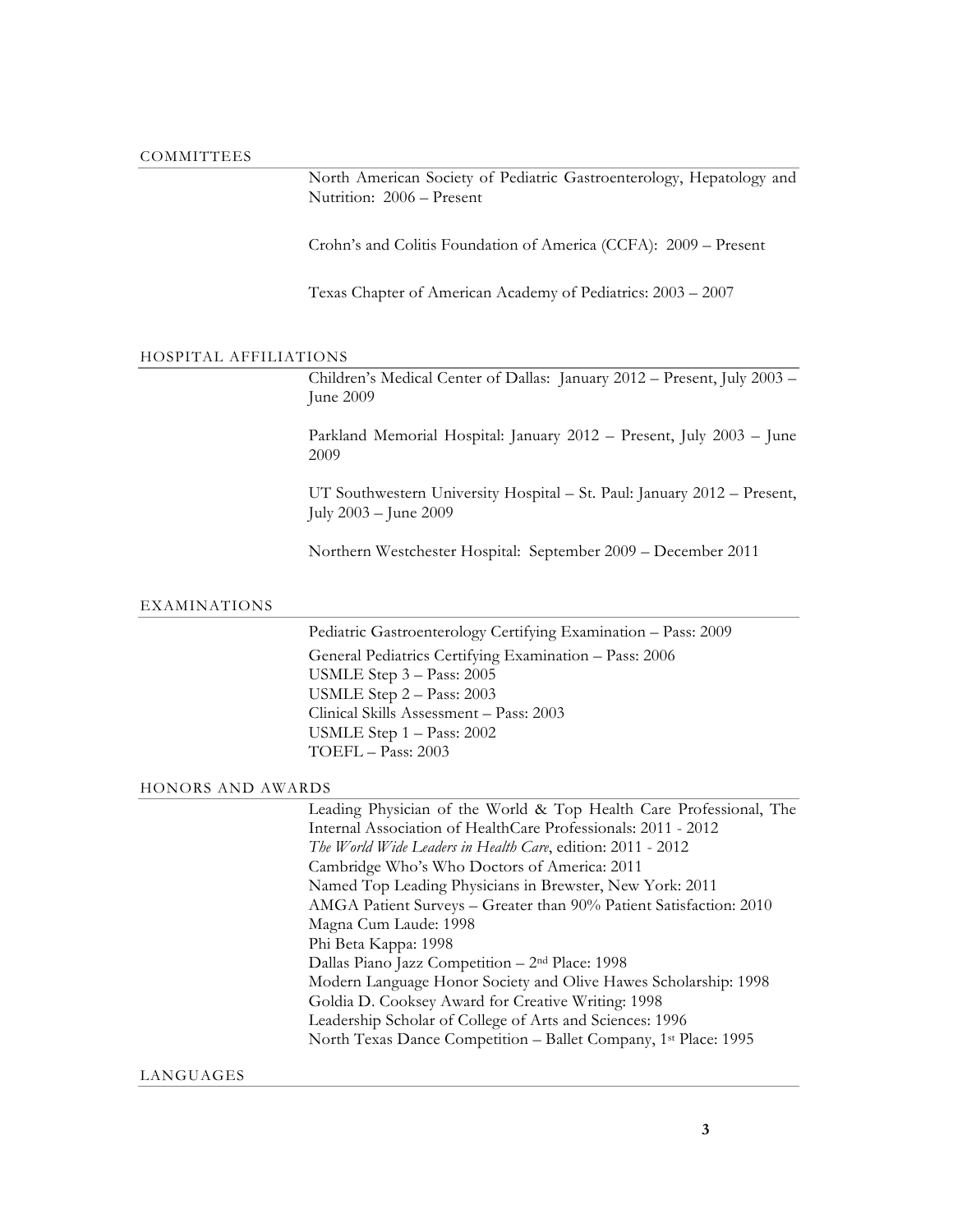Fluent in written and spoken languages of English, Spanish and Hebrew

# PRESENTATIONS

"Celiac in Children: clinical presentation, diagnosis and management," Lecture, Pediatrics Department, Phelps Memorial Hospital, October 2009.

"Celiac in Children," Community Talk for Westchester Families, Mount Kisco Medical Group, September 2009.

"PFIC and Biliary Diversion." Pediatric Gastroenterology Case Conference, Children's Medical Center Dallas (CMC), March 2008.

"Nissen Fundoplication Outcomes in Neurologically Impaired Children." Pediatric Gastroenterology Journal Club, CMC, March 2008.

"Congenital Disaccharidase Deficiencies," Pediatric Gastroenterology Walker Chapter Review, CMC, February 2008.

"Autoimmune Diseases," Pediatric Gastroenterology Walker Chapter Review, Children's Medical Center Dallas, January 2008.

"Inflammatory Bowel Disease Therapy," Pediatric Gastroenterology Core Conference, Children's Medical Center Dallas, December 2007.

"Indications for Emergent Endoscopies in Sigmoid and Cecal Volvulus." Pediatric Gastroenterology Case Conference, CMC, October 2007.

"Vitamin A and E in Pulmonary Exacerbations in Cystic Fibrosis." Pediatric Gastroenterology Journal Club, CMC, September 2007.

"Alpha 1 Antitrypsin Deficiency." Pediatric Gastroenterology Core Conference, Children's Medical Center Dallas, August 2007.

"Cholestasis," "Diarrhea," "Failure to Thrive," "Hepatitis," "IBD," "Vomiting." Resident Educational Conferences, Monthly 2007-2008.

Pathology Conference, Pediatric Gastroenterology, Hepatology and Nutrition, Children's Medical Center Dallas, Monthly 2007-2008.

Radiology Conference, Pediatric Gastroenterology, Hepatology and Nutrition, Children's Medical Center Dallas, Monthly 2007-2008.

"Juvenile Polyposis and SMAD4 Pathway." Pediatric Gastroenterology Noon Conference, Children's Medical Center Dallas, September 2006.

"Novel Sigma Ligands and Cocaine Overdose." 86th Annual Technical Meeting of Oklahoma Academy of Science, November 1997.